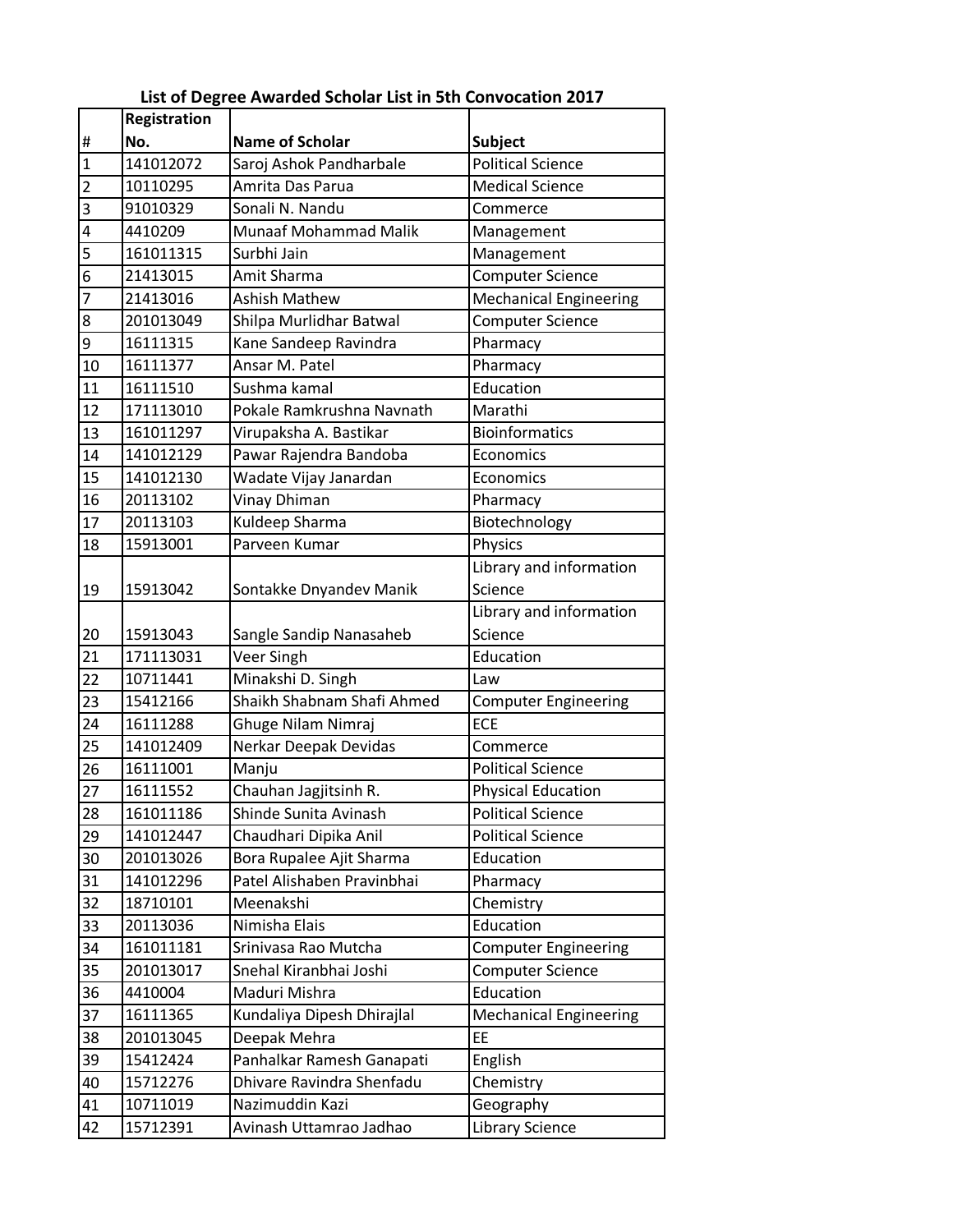| 43 | 20113137  | Pankaj Yuvaraj Shinde          | Geography                   |
|----|-----------|--------------------------------|-----------------------------|
| 44 | 21713016  | Priyanka Ghosh                 | Management                  |
|    |           |                                |                             |
| 45 | 25514004  | Vishnuprasad Balkrishna Pandit | Management                  |
| 46 | 6100905   | Saroj Kumari                   | Economics                   |
| 47 | 161011354 | Mane Anant Bapurao             | Economics                   |
| 48 | 18710782  | Gowda Balram Chikkapa          | Commerce                    |
| 49 | 20113254  | Rajagopalan Subramanian        | Management                  |
| 50 | 18710227  | Ashwani Rana                   | English                     |
| 51 | 16111613  | Patel Anand kumar Kanaiyalal   | Pharmacy                    |
| 52 | 15112048  | Sushma Rani                    | Pharmacy                    |
| 53 | 15112290  | Jaiprakash Vasantrao Potdar    | Sociology                   |
|    |           |                                |                             |
| 54 | 15712040  | Barot Madhaviben Pravinkumar   | English                     |
| 55 | 15712374  | Khadri Sanaulla Shafeulla      | Chemistry                   |
| 56 | 141012328 | Madhuri P Sanap                | Management                  |
| 57 | 20113177  | Kantilal Bhaskar Narkhede      | Pharmacy                    |
| 58 | 20414021  | Almeida Claudia Joseph         | <b>Biusiness Mangement</b>  |
| 59 | 15712117  | Choudhari Dinesh Barku         | Education                   |
| 60 | 151213058 | Pratibha Yadav                 | Education                   |
| 61 | 15412277  | Goswami Nimesh Bharatgiri      | Pharmacy                    |
| 62 | 201013002 | Sasmita Gahan                  | Education                   |
|    |           | Sreeram Ramkrishna             | Journalism & Mass           |
| 63 | 15712499  | Gopalkrishnan                  | Communication               |
| 64 | 18710281  | <b>Vinod Kumar</b>             | Sociology                   |
| 65 | 20114245  | Mane Tanaji Ramchandra         | Physics                     |
| 66 | 15712093  | Ansari Imtiyaz Ahmed           | <b>Computer Science</b>     |
| 67 | 20113095  | Pallav Kashinath Das           | Management                  |
|    |           |                                | Library and information     |
| 68 | 20113149  | Waghmare Bharat Laxman         | Science                     |
|    |           |                                | Library & Information       |
| 69 | 171113008 | Salunkhe Vandana Santosh       | Science                     |
|    |           |                                | Library and information     |
| 70 | 16214019  | Ripan Ranjan Biswas            | Science                     |
| 71 | 21413095  | Usha Rai                       | Education                   |
| 72 | 18710732  | Rajesh kumar Rai               | EE                          |
| 73 | 141012016 | Vimlesh Verma                  | <b>ECE</b>                  |
| 74 | 141012134 | Rasal Rameshwar Pandurang      | Economics                   |
| 75 | 141012270 | Smita Dwarkadas Bhakkad        | Commerce                    |
| 76 | 6100951   | <b>Mridul Dharwal</b>          | Economics                   |
| 77 | 20114573  | Salunkhe Amit Vishwasrao       | <b>ECE</b>                  |
| 78 | 21413071  | Vishwajeet Shankar Goswami     | Mathematics                 |
| 79 | 9314058   | Simranjit kaur                 | Microbiology                |
| 80 | 141012352 | Chavhan Shubhangi Digambar     | Marathi                     |
| 81 | 141012405 | Safia Fatima                   | <b>Computer Engineering</b> |
| 82 | 141012415 | Nilima Pradeep Shirudkar       | Marathi                     |
| 83 | 20113061  | Hitesh Vekaria                 | Pharmacy                    |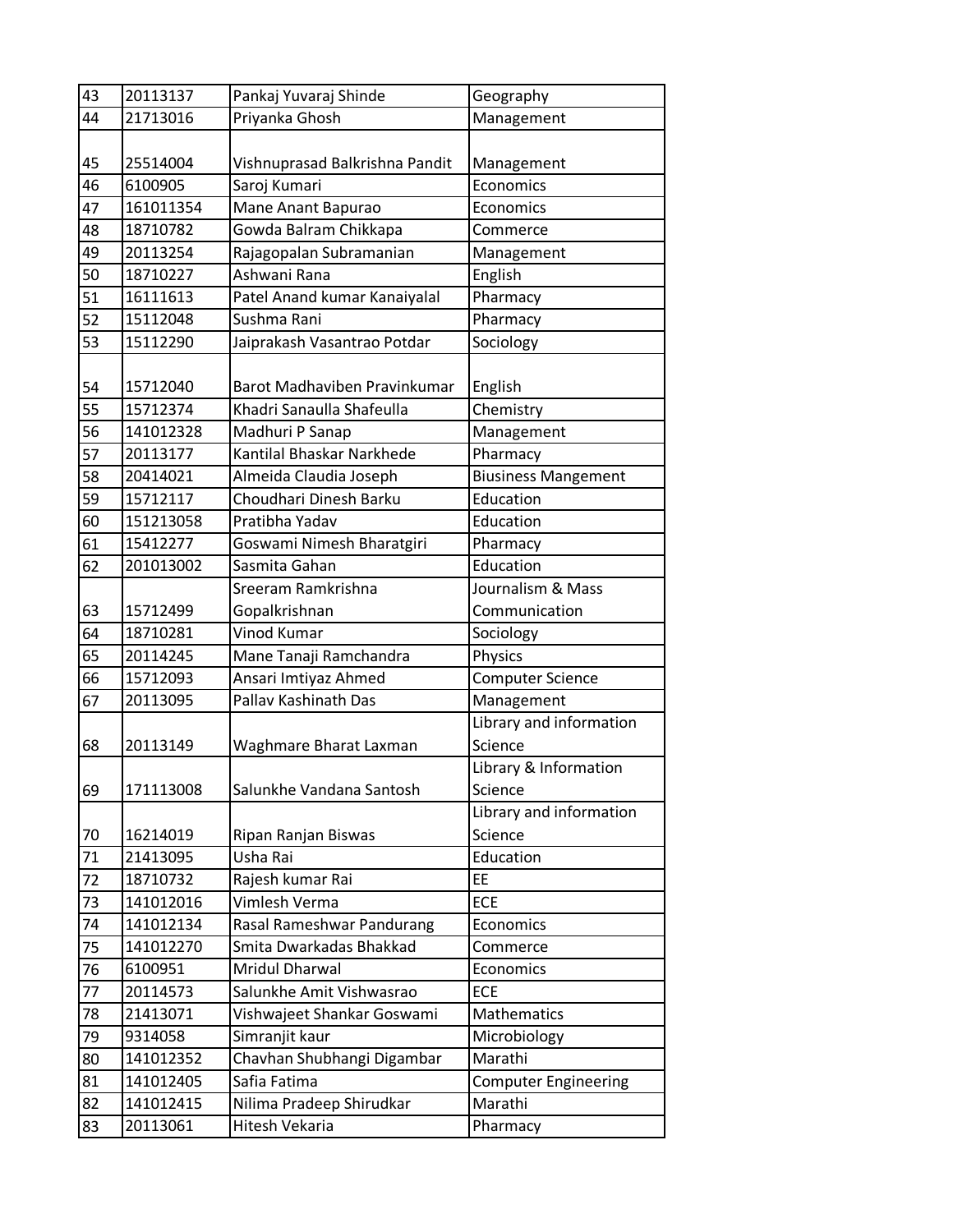| 84  | 91010385  | Tirpude Harudas Ako           | Chemistry                   |
|-----|-----------|-------------------------------|-----------------------------|
| 85  | 15712196  | <b>Badhe Balasaheb Lahanu</b> | History                     |
| 86  | 20113252  | Desai Shivani Mukesh          | Pharmacy                    |
| 87  | 15112246  | Nimit Mukesh Sheth            | Management                  |
| 88  | 21413059  | Asha Sundaram                 | Law                         |
| 89  | 22614014  | Ajith Sundaram                | Management                  |
| 90  | 10110284  | Mogal Rihanberg Hamjaberg     | <b>Mathematics</b>          |
| 91  | 91010456  | Patel Pragnesh Amrutlal       | Mathematics                 |
| 92  | 141012127 | Abdul Mannan Khan             | Pharmacy                    |
| 93  | 20113253  | Palande Neha Ashvin           | Pharmacy                    |
| 94  | 9314066   | Pawar Anil                    | History                     |
|     |           |                               |                             |
| 95  | 15112206  | Bansode Shailendra Kashinath  | English                     |
| 96  | 19114009  | Nusrat Sayyed                 | English                     |
| 97  | 20113230  | Vidhya Sadhu Kshirsagar       | Management                  |
| 98  | 91010437  | Rao Jyoti Balasaheb           | <b>Computer Engineering</b> |
|     |           |                               | Journalism & Mass           |
| 99  | 141012345 | Kiran Gupta Mittal            | Communication               |
| 100 | 161011022 | Sanjay Kumar Srivastava       | <b>Physical Education</b>   |
| 101 | 91010237  | Doi Mohmad Rizvan             | Chemistry                   |
| 102 | 20113089  | Shiv Kumar                    | Economics                   |
| 103 | 141012089 | Nanda Kulkarni                | <b>Mathematics</b>          |
| 104 | 16111605  | Ulhas V. Deshmukh             | <b>Physical Education</b>   |
| 105 | 15412151  | Sanjay Shriram Sonawane       | Physics                     |
| 106 | 15712262  | <b>Bhanu Pratap</b>           | <b>ECE</b>                  |
| 107 | 141012320 | Kamble Santosh Baburao        | Geography                   |
| 108 | 261014060 | Dave Nishit Kailash           | Commerce                    |
| 109 | 15712122  | <b>Shakeel Ahmad</b>          | <b>Statistics</b>           |
| 110 | 91010476  | Chaudhari Shankar Bhimrao     | <b>Computer Engineering</b> |
| 111 | 261014004 | Vemparala V L N Sastry        | Computer Science            |
| 112 | 18710725  | Nilesh B. Kalani              | EE                          |
| 113 | 10711039  | Ajay Nandkumar Palkar         | Management                  |
| 114 | 15412233  | Gupchup Sampada Laxman        | Management                  |
| 115 | 15712083  | Kavita Champalal Lakare       | Zoology                     |
| 116 | 20113139  | Rakhi Dua                     | <b>ECE</b>                  |
| 117 | 20414022  | Mangesh Jadhav                | Management                  |
| 118 | 20714066  | Dhanshri Marutirao Gaikwad    | <b>Physical Education</b>   |
| 119 | 15712135  | Abhilasha Jindal              | Management                  |
| 120 | 10711305  | Bansode Babasaheb Dadu        | Economics                   |
| 121 | 25514031  | Tasneem Saify Izzuddin        | Management                  |
|     |           |                               |                             |
| 122 | 15412192  | Ashfaque Ahmed Fazlurrahman   | <b>Computer Science</b>     |
| 123 | 15712174  | Parthiban K                   | Pharmacy                    |
| 124 | 20114578  | Mukesh Raosaheb Mukhekar      | Chemistry                   |
| 125 | 20113105  | Shiva Kumar R.                | Management                  |
| 126 | 25514024  | Prasanna P.M.                 | Education                   |
| 127 | 20113289  | Sayaji Rastum Waykar          | Mathematics                 |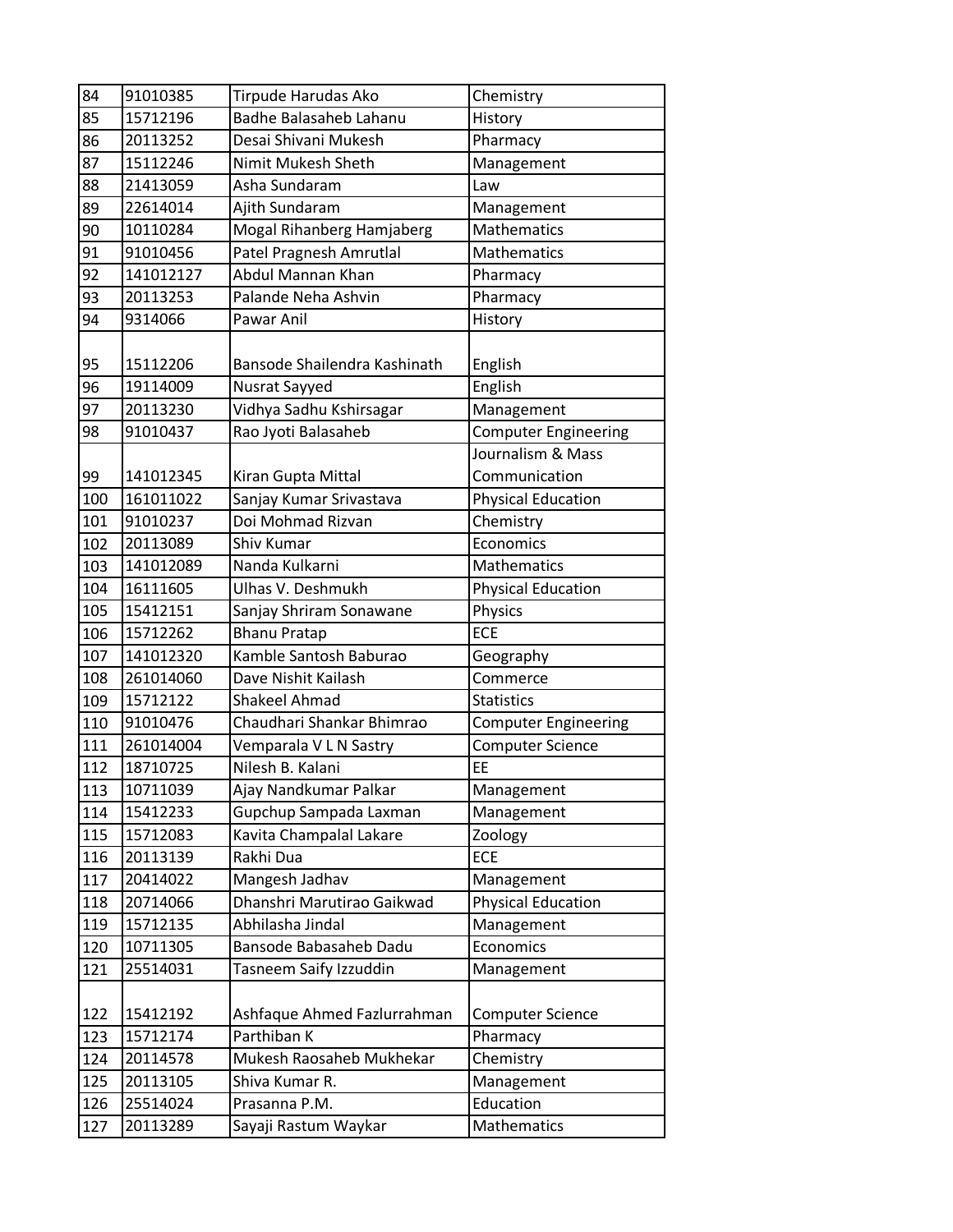| 128<br>201013012<br>Neena                                                       | English                            |
|---------------------------------------------------------------------------------|------------------------------------|
| 25514022<br>129<br>Vinita Jain                                                  | <b>Library Science</b>             |
| Maurya Maheshkumar                                                              |                                    |
| Gulabchandra<br>130<br>10711542                                                 | <b>Computer Engineering</b>        |
| 18813021<br>Afreen Siddiquie<br>131                                             | Education                          |
| Om Prakash<br>132<br>20414020                                                   | Physics                            |
| 133<br>Valaria Sethi<br>20714010                                                | English                            |
| 15412174<br><b>Bedre Shrikant Vitthal</b><br>134                                | Education                          |
| 135<br>15412184<br>Rana Sabyasachi                                              | <b>Fine Arts</b>                   |
| <b>ECE</b><br>136<br>141012002<br>Rajesha N                                     |                                    |
| Ashish Anand<br>137<br>20113219                                                 | Economics                          |
| 138<br>21713008<br>Gajanan Madhavrao Mandhare                                   | Education                          |
|                                                                                 | Library and information<br>Science |
| 139<br>21713100<br>Nimbalkar Ramrao                                             |                                    |
| 16111279<br>Mrityunjay Choudhary<br>140                                         | Chemistry                          |
| 141<br>10711181<br>Satish Narayanrao Gujar<br>Nitin G. Rathod                   | <b>Computer Engineering</b>        |
| 141012276<br>142                                                                | Chemistry                          |
| 143<br>16214009<br>Dipak Shamlal Gade                                           | <b>Computer Engineering</b>        |
| Jitender Arora<br>15712002<br>144                                               | Management                         |
|                                                                                 | Library and information            |
| 145<br>9314063<br>Shobha Bapuso Ghatage                                         | Science                            |
| Shah Narendrakumar<br>261014056<br>146                                          | Commerce                           |
| 147<br>261014057<br>Law<br>Goyal Sneha<br>Naveen Srivastava                     |                                    |
| 141012119<br>148<br>Sharmila A Kulkarni                                         | Management                         |
| 141012302<br>149                                                                | Management                         |
| 150<br>21713081<br>Nirbhay Krishna Varshney<br>Patil ashok Shrimant<br>16111530 | Management                         |
| 151<br><b>Thakur Sonal</b>                                                      | Commerce                           |
| 152<br>161011119<br>Nimbark Hiteshkumar                                         | Management<br>Computer Science &   |
| Murlidharbhai<br>153<br>16214029                                                | Engineering                        |
| 154<br>25514009<br>Nag Mala                                                     | Education                          |
| 21413004<br>Jampala Raghuram<br>155                                             | Pharmacy                           |
| Jawarkar Somkant Vasant<br>141012145<br>156                                     | Pharmacy                           |
| 157<br>10711132<br>Atul Kumar                                                   | Management                         |
| 158<br>10711426<br>Shah Virag                                                   | Management                         |
| 159<br>15913002<br>Jemy Elizabeth Joseph                                        | <b>Nursing</b>                     |
|                                                                                 |                                    |
| 15412139<br>Patel Rajendra Kumar Maganlal<br>160                                | Sanskrit                           |
| Patel Hiteshbhai Maganbhai<br>161<br>15412140                                   | Sanskrit                           |
| 20714075<br>Luhar Ashokkumar Shankarlal<br>162                                  | Commerce                           |
| 163<br>141012006<br>Abhishek Gaur                                               | Chemistry                          |
| 21713066<br>164<br>Azeem A K                                                    | Pharmacy                           |
| 165<br>20113001<br>Mary Kavitha Viju                                            | English                            |
| 19114024<br>166<br>Neeraj                                                       | History                            |
| Kuntal Maheshkumar Bhatt<br>167<br>9314064                                      |                                    |
|                                                                                 | <b>Computer Science</b>            |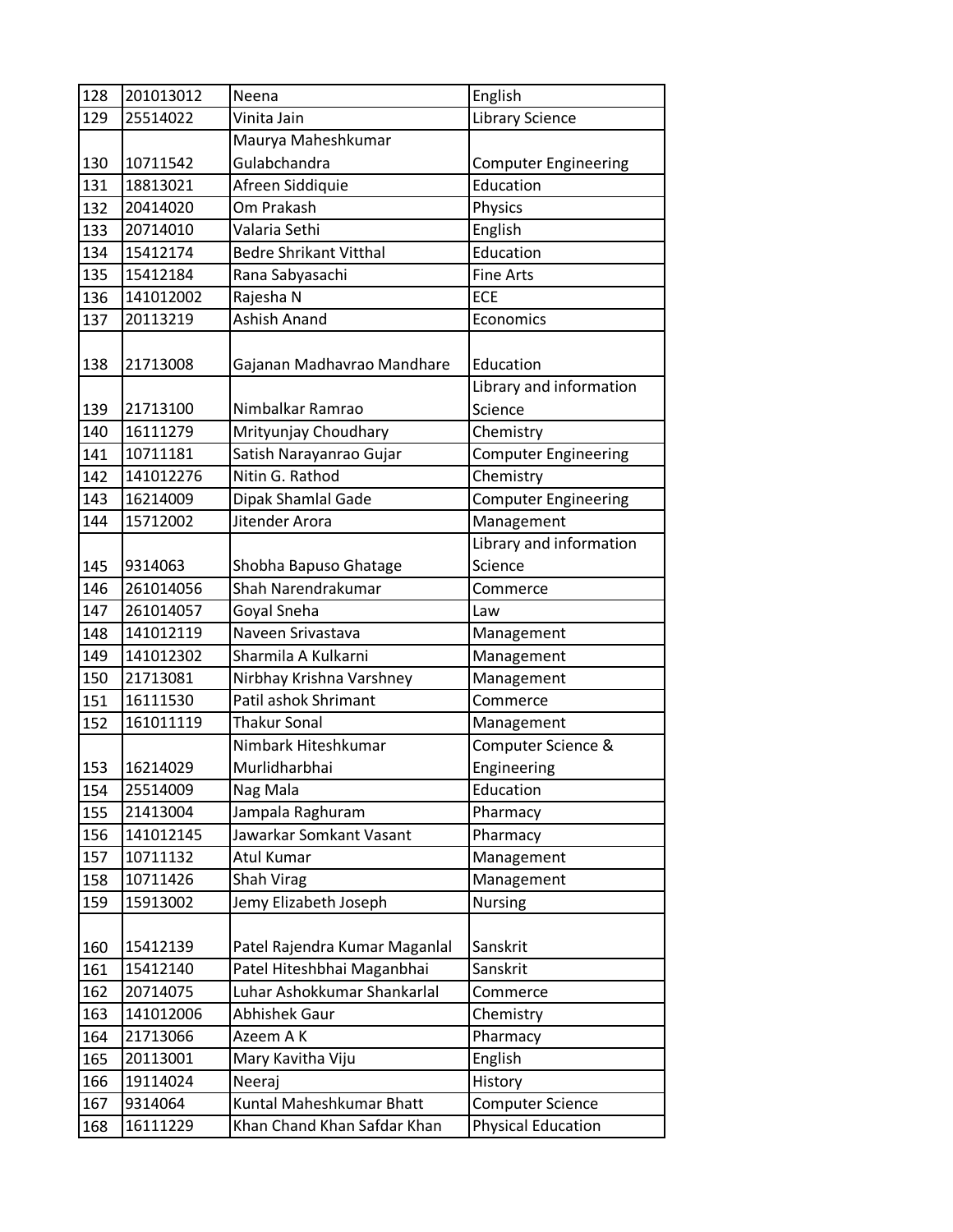| 169 | 141012340 | Narayankar Mallinath Narayan | <b>Physical Education</b>   |
|-----|-----------|------------------------------|-----------------------------|
| 170 | 161011188 | C. Senthil Kumar             | Pharmacy                    |
| 171 | 20714081  | Girish Sonar                 | Pharmacy                    |
| 172 | 21713061  | Aakansha Vyas Tiwari         | Management                  |
| 173 | 15712059  | Raval Neha Dineshbhai        | Psychology                  |
|     |           | PushpaLata Madhukarrao       |                             |
| 174 | 20114008  | <b>Deshmukh</b>              | <b>Physical Education</b>   |
| 175 | 22614019  | Manju Devi                   | Yoga                        |
| 176 | 20714035  | Kiran Ramesh Singh           | Commerce                    |
| 177 | 20714036  | Archana Sanjay Sharma        | Commerce                    |
| 178 | 151213055 | Machhi Anilkumar             | Sanskrit                    |
| 179 | 22614002  | Mamraj Sharma                | Sanskrit                    |
| 180 | 61009142  | Varun Prakash Saxena         | <b>Computer Engineering</b> |
| 181 | 9314053   | Srashti Chauhan              | <b>Library Science</b>      |
| 182 | 61009225  | Batliwalla Zubin Noshir      | Commerce                    |
| 183 | 21413104  | Dinesh Kumar                 | Education                   |
| 184 | 20414023  | Rakesh Kumar                 | Education                   |
| 185 | 20414024  | Santosh tandi                | Education                   |
| 186 | 91010286  | Syed Mohd Saqib              | Computer Science            |
|     |           |                              | Computer Science &          |
| 187 | 91010339  | Divakar Harekal              | Engineering                 |
| 188 | 10711230  | Patel Kirtikumari Dalpatbhai | Biochemistry                |
|     |           | Aravamudha Iyengar           |                             |
| 189 | 15412252  | Ramaswamy                    | Management                  |
| 190 | 15712408  | Parkhe Gulabrao Gopala       | Geography                   |
| 191 | 19114020  | Chaitanya S. Shah            | Management                  |
| 192 | 20714037  | Parmar Kalpesh Laxman        | Commerce                    |
| 193 | 20113256  | <b>Punam Beniwal</b>         | Sanskrit                    |
| 194 | 15412039  | Veer Singh                   | Chemistry                   |
| 195 | 19114001  | Kshama Shashidhar            | English                     |
| 196 | 20714024  | Babita Kumari                | Chemistry                   |
| 197 | 4410226   | Basavva Yellanagouda Patil   | <b>Nursing</b>              |
| 198 | 15112177  | Renu Praveen Pathak          | Mathematics                 |
| 199 | 15112188  | Gaikwad Pooja Sudhir         | Hindi                       |
| 200 | 15412137  | Gitaben Prakashbhai Patel    | Sanskrit                    |
| 201 | 15412142  | Patel Kalaben Dahyabhai      | Sanskrit                    |
| 202 | 15112279  | Ramraje Karuna Sunil         | Law                         |
| 203 | 15712363  | Kadamb Rajwantsingh          | Law                         |
| 204 | 25514053  | <b>Sushil Ramchran Dass</b>  | Law                         |
| 205 | 25514059  | Sneh Lata Shah               | History                     |
| 206 | 21713012  | Anuradha Patel               | Pharmacy                    |
| 207 | 18710331  | Priyanka                     | Mathematics                 |
|     |           | Maheshwari Mittal            |                             |
| 208 | 18710771  | Mahendrabhai                 | Pharmacy                    |
| 209 | 161011358 | Dheeraj H. Nagore            | Pharmacy                    |
| 210 | 141012434 | Anil Vitthal Rao Turukmane   | Computer Engineering        |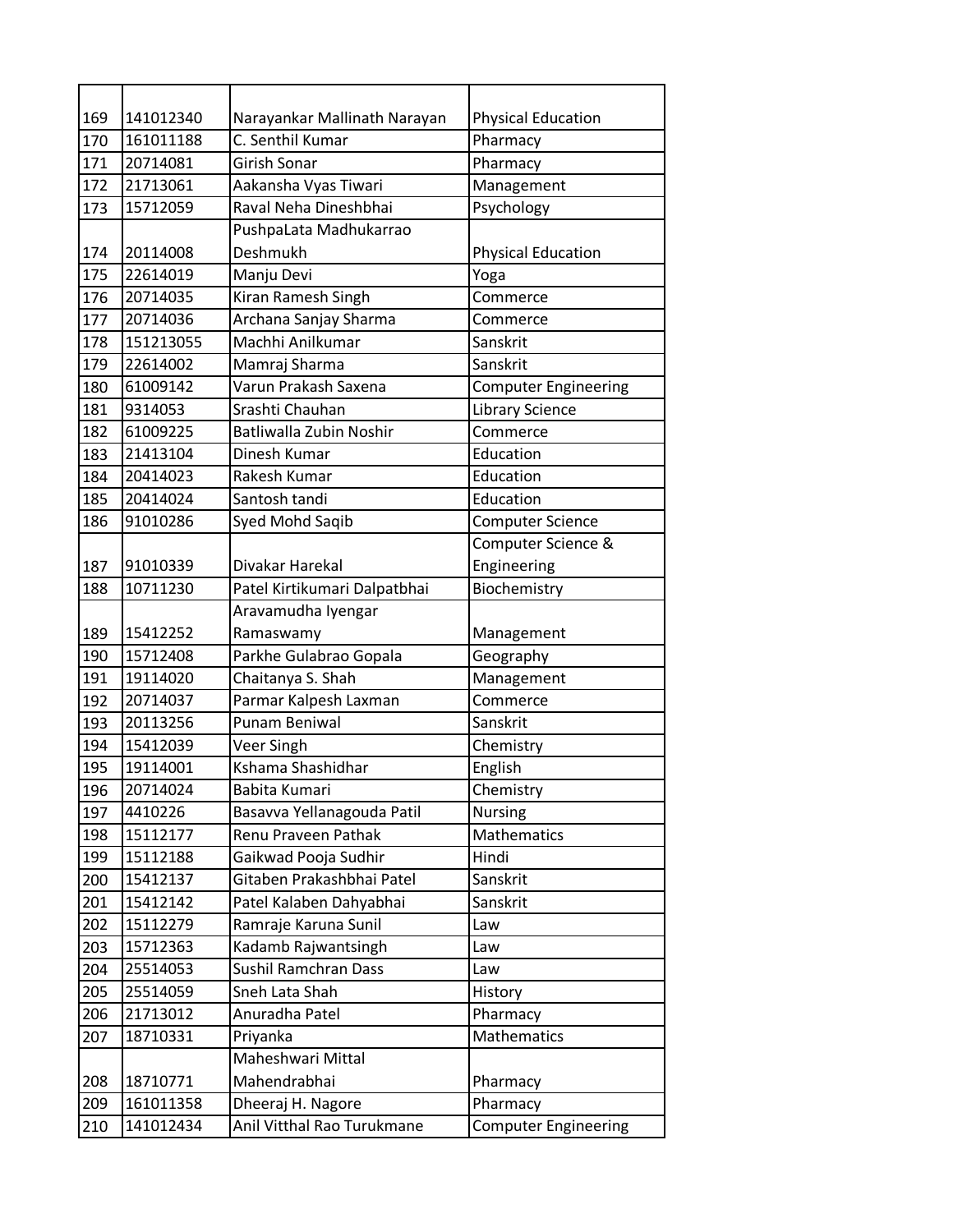| 211 | 21713078  | Patel Payal                    | Education                         |
|-----|-----------|--------------------------------|-----------------------------------|
| 212 | 21713099  | Prmila Subhash Bhosale         | Education                         |
| 213 | 22614045  | Basavaraju                     | Sanskrit                          |
| 214 | 16111366  | Patel Dipak Dharamshibhai      | <b>Mechanical Engineering</b>     |
| 215 | 16111608  | Dhamane Ishwar                 | <b>Physical Education</b>         |
| 216 | 15712308  | Ubalee Aparna Balu             | Education                         |
| 217 | 18813017  | Naveen Verma                   | Education                         |
| 218 | 20714032  | Pratik Navinchandra Chuhan     | Pharmacy                          |
| 219 | 21914043  | Vishal Srivastava              | Pharmacy                          |
| 220 | 15712458  | Khadke Ramesh Rambhau          | English                           |
| 221 | 16111364  | Rajvir satyen Bhanuchandrabhai | <b>Mechanical Engineering</b>     |
| 222 | 10711341  | Shaikh Sajid Wajed             | <b>ECE</b>                        |
| 223 | 20113106  | Ujjain Math Netravati          | <b>ECE</b>                        |
| 224 | 15112023  | Kiran Bala Nayar               | <b>Computer Science</b>           |
| 225 | 15112024  | R.Vidhya Lakshmi               | <b>Computer Science</b>           |
| 226 | 15412052  | <b>Bhakt Vaishali Umakant</b>  | <b>Library Science</b>            |
| 227 | 20714017  | Kuldeep Kumar                  | <b>Computer Science</b>           |
| 228 | 15712105  | Kulkarni Milind Moreshwar      | Economics                         |
| 229 | 6100992   | Sunil Dutt Sharma              | Commerce                          |
| 230 | 20114366  | Keshav Bhikaji Chatule         | <b>Physical Education</b>         |
| 231 | 18710657  | Anil Zumberlalji Chhangani     | <b>Computer Engineering</b>       |
| 232 | 15412101  | Rajlakshmi Pushkaraj Wagh      | Law                               |
| 233 | 18813037  | Teena Giri                     | Education                         |
| 234 | 19114021  | Jayanta Chakraborty            | Psychology                        |
| 235 | 161011133 | Nirav Chandrakant Thakker      | Management                        |
| 236 | 21713007  | Pradeep Kumar Tiwari           | Management                        |
| 237 | 15913045  | Satyanarayan Swami             | Education                         |
| 238 | 16111541  | Priyanka Sudhakar Desai        | Computer Science &<br>Engineering |
| 239 | 15412413  | Shinde Babasaheb Shankarrao    | Sociology                         |
|     |           |                                | Computer Science &                |
| 240 | 141012418 | Asma Parveen                   | Engineering                       |
| 241 | 21713032  | Sanket Sureshrao Kale          | Social Work                       |
| 242 | 15712457  | Gaikwad Alka Kisanrao          | History                           |
| 243 | 19114031  | <b>Shamim Ahmed</b>            | History                           |
|     |           |                                |                                   |
| 244 | 15712201  | Bhimagonda Shivashankar Patil  | Psychology                        |
| 245 | 18710310  | Ashok Kumar Singh Chauhan      | <b>Military Science</b>           |
| 246 | 25514021  | Atul Mawande                   | Chemistry                         |
| 247 | 141012303 | Rupali Rajesh                  | Management                        |
| 248 | 9314070   | Paul Rosario                   | Management                        |
| 249 | 21713074  | Sonia Dadyala                  | Education                         |
| 250 | 141012074 | Rajesh Kumar                   | <b>Computer Engineering</b>       |
| 251 | 15913007  | Syed Ejaz Abbas                | Law                               |
| 252 | 15913030  | C.R. Jayasankar                | Management                        |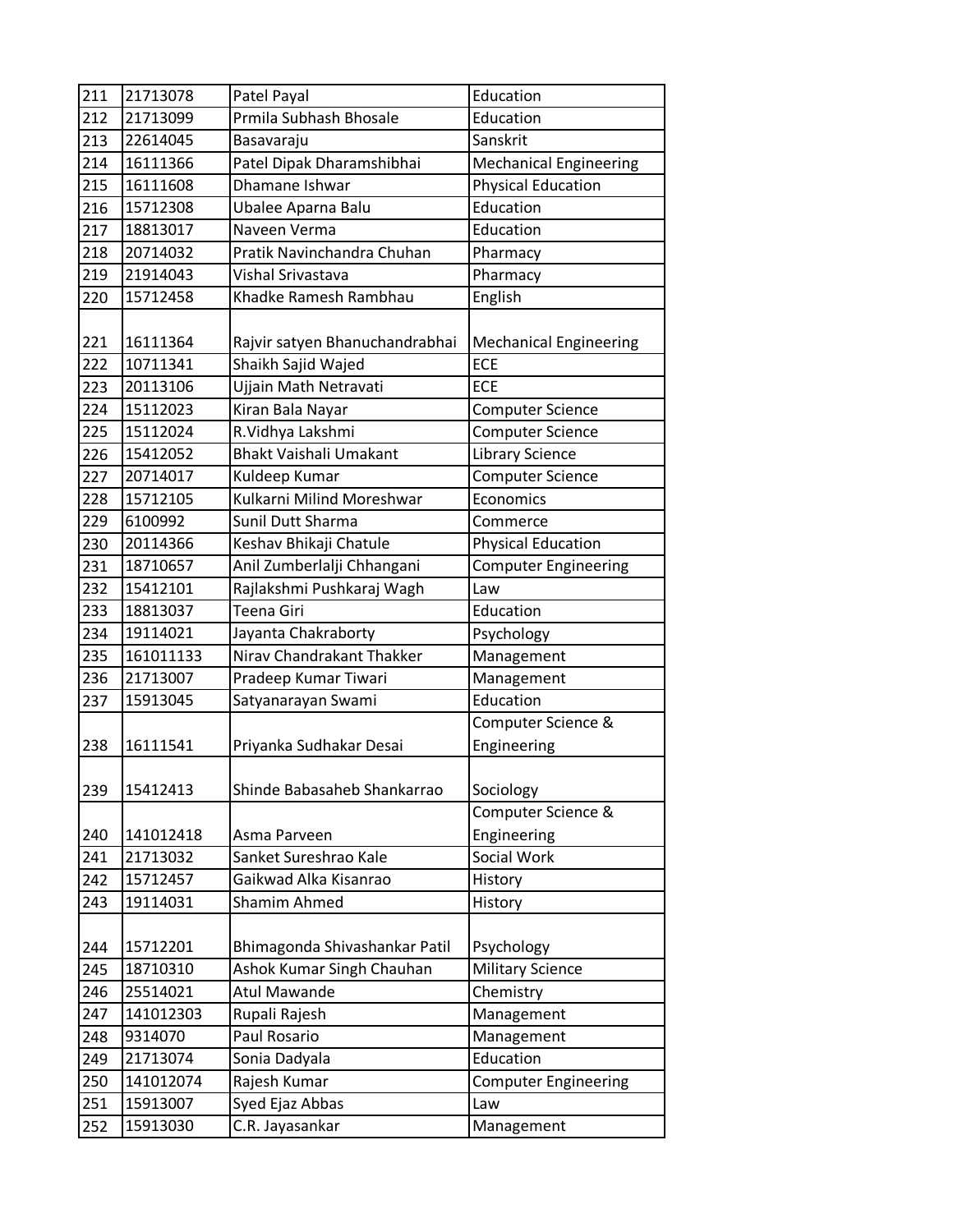| 253 | 16111030  | Deepak Jain                   | <b>Computer Science</b>       |
|-----|-----------|-------------------------------|-------------------------------|
| 254 | 261014002 | Nirmal Dinesh Vashi           | Pharmacy                      |
| 255 | 261014040 | Naresh Chandra Joshi          | Pharmacy                      |
| 256 | 21413069  | Nazima Munshi Kanse           | History                       |
| 257 | 22614007  | Santosh Yadav                 | nursing                       |
|     |           |                               |                               |
| 258 | 141012347 | Niranjan Lakhumal Hiranandani | Management                    |
| 259 | 21713059  | Desai Purvaben Narendrabhai   | <b>Computer Science</b>       |
| 260 | 22614003  | Vikas Deepak Srivastava       | Economics                     |
| 261 | 10711298  | <b>Terse Satish Parshuram</b> | Economics                     |
| 262 | 18710545  | Ashara Memon                  | Commerce                      |
| 263 | 15712429  | Reshma Subedar                | Law                           |
| 264 | 16111359  | Joshi Hasmukhray              | Zoology                       |
| 265 | 21914023  | Sumitra                       | <b>Political Science</b>      |
| 266 | 21914045  | Sharma Mitesh                 | Sanskrit                      |
| 267 | 10711141  | Mahavir Arjun Devmane         | <b>Computer Science</b>       |
|     |           |                               | Computer Science &            |
| 268 | 24814019  | Chaman Verma                  | Engineering                   |
| 269 | 151213033 | <b>Urmila Mansing Gaikwad</b> | Hindi                         |
|     |           |                               | Library and information       |
| 270 | 24814050  | Borse Yogesh Madhavrao        | Science                       |
| 271 | 20714046  | Padda Harpreet Singh          | Computer Science              |
| 272 | 15412348  | Sawant Mahendra Yashwant      | Law                           |
| 273 | 21914010  | Anita Sharma                  | Education                     |
| 274 | 21914038  | Vandana Singh Thakur          | Education                     |
| 275 | 21914062  | Anju Dhaka                    | Education                     |
| 276 | 201013057 | Usmani Fahad Ziaul Ain        | <b>Mechanical Engineering</b> |
| 277 | 20114322  | Vasant G. Phadnis             | Physics                       |
| 278 | 10711329  | Lalita Vivek Rane             | Physics                       |
|     |           |                               | Computer Science &            |
| 279 | 91010272  | <b>Bhagavant Deshpande</b>    | Engineering                   |
| 280 | 15412107  | Remy Thimmaya                 | English                       |
| 281 | 171113017 | Moumita Mukherjee             | Management                    |
| 282 | 25514035  | Karan Manoj Chakranarayan     | Law                           |
| 283 | 24814058  | Annie Chawla                  | Law                           |
| 284 | 24814018  | Pradeep Kumar                 | Law                           |
| 285 | 10110249  | Rajkumari                     | Education                     |
| 286 | 10711191  | Patel Praful Prakash          | Pharmacy                      |
| 287 | 141012196 | Reeta                         | Pharmacy                      |
| 288 | 151213039 | Gurjeet Multani               | Management                    |
|     |           |                               | Library and information       |
| 289 | 22614006  | Kewala Nand Kandpal           | Science                       |
| 290 | 91010345  | Chavare Prashant Tanaji       | English                       |
| 291 | 24814007  | Dheeraj Kumar                 | Geography                     |
| 292 | 24814023  | Madhu Jain                    | Sanskrit                      |
| 293 | 201013069 | Shukla Mayur Rohitkumar       | Microbiology                  |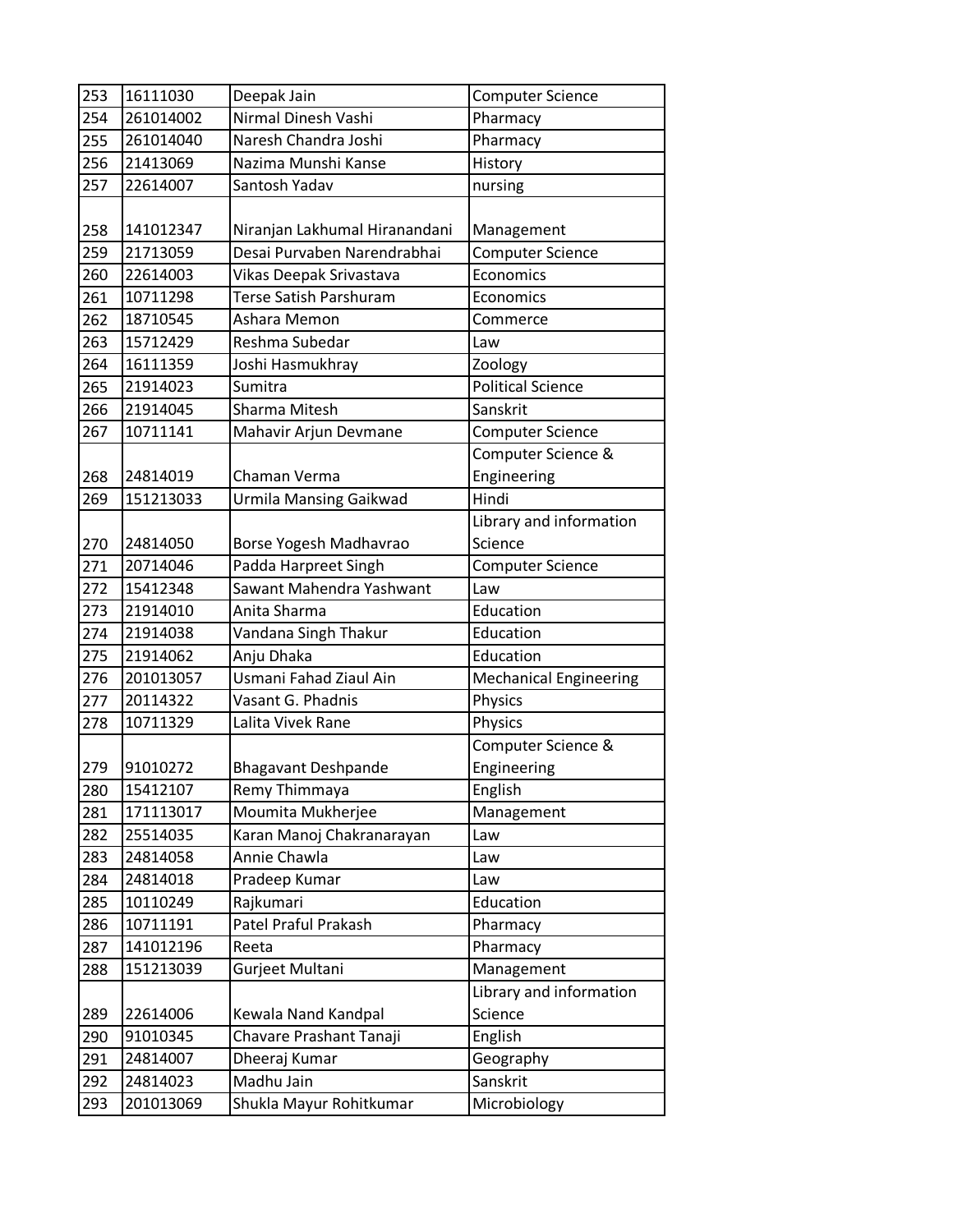|     |           |                                | Library and information                |
|-----|-----------|--------------------------------|----------------------------------------|
| 294 | 9314034   | Prabhu Gopal Chandrakant       | Science                                |
| 295 | 211214058 | <b>Mohammed Shoaib Patel</b>   | Pharmacy                               |
| 296 | 211214065 | Nidhi Nitin Chauhan            | Pharmacy                               |
| 297 | 201013055 | Hifzurrahman MD. Swaleh        | Urdu                                   |
| 298 | 21914031  | Aasif Iqbal Khalid Akhtar      | Urdu                                   |
| 299 | 24814070  | Sunita                         | Education                              |
| 300 | 24814071  | Rekha Yadav                    | Education                              |
| 301 | 21914063  | Suresh Kumar Dhaka             | Education                              |
| 302 | 20113178  | Mehta Jitendra Vasantlal       | <b>Civil Engineering</b>               |
| 303 | 24814053  | Rahul. R                       | Pharmacy                               |
| 304 | 261014053 | Rajendra Prasad Saini          | Education                              |
| 305 | 21914013  | Pushpa Kumari                  | Education                              |
| 306 | 21914041  | Seema Sahal                    | Hindi                                  |
| 307 | 10711137  | Mihir Parekh                   | Psychology                             |
| 308 | 151213048 | Gayatri Parijat Chavan         | Psychology                             |
| 309 | 21713069  | <b>Brahmbhatt Hardik</b>       | Chemistry                              |
|     |           |                                |                                        |
| 310 | 141012092 | Petnikota Sreenivasa Moorthy   | <b>Computer Engineering</b>            |
| 311 | 151213020 | Soni Dhimant Kumar             | English                                |
| 312 | 25514042  | Vinayak Dagadu Shinde          | <b>Computer Engineering</b>            |
| 313 | 24814024  | Ritikesh Kumar                 | <b>Mathematics</b>                     |
| 314 | 21914014  | Vijay Goyal                    | Mathematics                            |
| 315 | 211214079 | Nagesh N V                     | Management                             |
| 316 | 10711165  | Nisha J. Kushwaha              | Law                                    |
|     |           |                                | Library and information                |
| 317 | 15913025  | Gamit Rajeshkumar              | Science                                |
| 318 | 15913026  | Taviyad Ramanbhai              | <b>Library Science</b>                 |
| 319 | 15913027  | Chaudhari Bhikhabhai           | <b>Library Science</b>                 |
| 320 | 151213047 | Kauser Anjum                   | <b>ECE</b>                             |
| 321 | 61009187  | <b>Ghanshyam Prasad Khare</b>  | Civil Engineering                      |
| 322 | 20714028  | Prakash Ravi Shivcharan Lal    | Law                                    |
| 323 | 18813005  | Tanvi Mishra                   | Management                             |
| 324 | 211214022 | <b>Shelar Prashant Hiralal</b> | Commerce                               |
| 325 | 211214067 | Shah Rahul Virendra            | Commerce                               |
| 326 | 211214070 | Pashmeen Kaur Anand            | Commerce                               |
| 327 | 18115062  | Eksambi Afreen                 | Management                             |
| 328 | 9314029   | Parul Sharma                   | Biotechnology                          |
|     | 18115036  | Mohammed Abbas Electricwala    |                                        |
| 329 | 231114029 | Dhanraj Milind Kalgi           | Sociology                              |
| 330 |           | Bhushan Popatrao Jadhav        | Management                             |
| 331 | 141012181 |                                | <b>Physical Education</b><br>Education |
| 332 | 18813015  | Bhagyashree Shreedhar Giri     | Education                              |
| 333 | 25514028  | Vandana Pandey                 |                                        |
| 334 | 22614027  | Lungare Laxmikant Digambarrao  | Law                                    |
| 335 | 20714048  | Ila Sharma                     | Biotechnology                          |
|     |           |                                |                                        |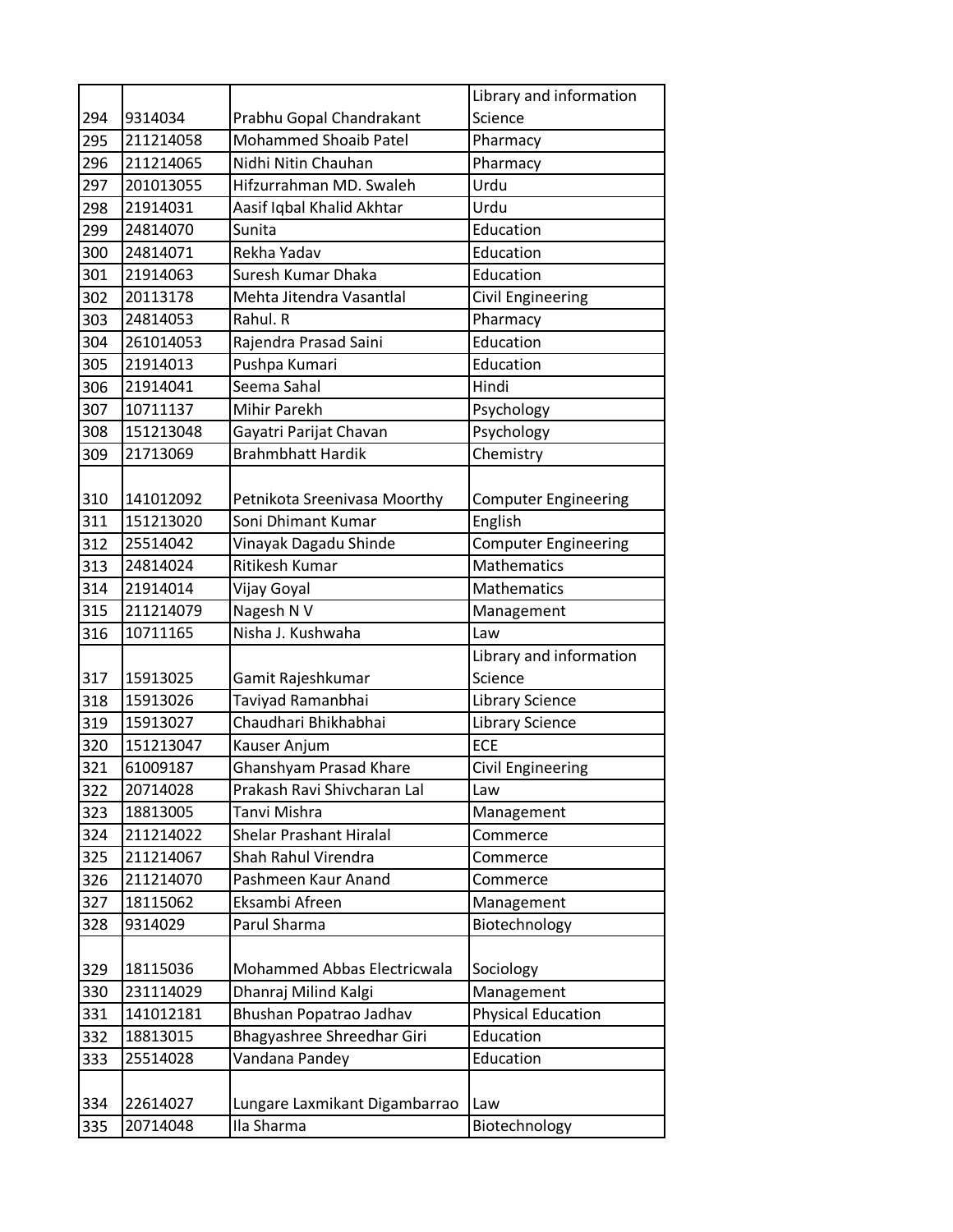| 336 | 24814052  | Beena P                    | Pharmacy                        |
|-----|-----------|----------------------------|---------------------------------|
| 337 | 24814074  | Sheetal                    | Education                       |
| 338 | 20414008  | Bhavsar Krunalkumar S.     | <b>Computer Science</b>         |
| 339 | 10110117  | Omanakuttan N. N.          | Economics                       |
| 340 | 91010457  | Patel Jayeshkumar Jethalal | <b>Mathematics</b>              |
| 341 | 15112189  | Deshmukh Chandrashekhar    | Management                      |
| 342 | 21713019  | Giridhar Shetty            | Management                      |
| 343 | 24814026  | Tapendra Singh Shekhawat   | History                         |
| 344 | 15913033  | Sunil Yadav                | Education                       |
| 345 | 20714040  | Ashok Kumar Singh          | Education                       |
| 346 | 20714042  | Navaneet Kumar Tiwari      | Education                       |
| 347 | 231114044 | Anuj Kumar Gupta           | Biotechnology                   |
| 348 | 21713010  | Abhishek Kumar             | <b>Medical Science</b>          |
| 349 | 161011187 | L. Nandhakumar             | Pharmacy                        |
| 350 | 16111442  | Lallan Singh               | <b>Mechanical Engineering</b>   |
|     |           |                            | Computer Science &              |
| 351 | 9314040   | Veeragangadhara Swamy T.M  | Engineering                     |
| 352 | 22614009  | Sharda Rastogi             | <b>Nursing</b>                  |
| 353 | 20114566  | SheeJan P. G.              | <b>Environmental Science</b>    |
| 354 | 21713079  | Patel Jalpaben Rohitkumar  | Education                       |
| 355 | 201013035 | Ajay Dhondiram Mali        | Chemistry                       |
| 356 | 211214061 | Prashant Prakash Chavan    | Management                      |
| 357 | 18115041  | Sonawane Bhushan Bhagawat  | Chemistry                       |
| 358 | 10711156  | Shah Nina Nayan            | Commerce                        |
| 359 | 18115006  | Neera Kahal                | English                         |
| 360 | 21413087  | Shruti Rani                | <b>Mathematics</b>              |
| 361 | 201013051 | Chowda Reddy M             | <b>Agricultural Engineering</b> |
| 362 | 171113011 | Krishna Reddy G S          | <b>Agricultural Engineering</b> |
| 363 | 9314035   | Ranjay Kumar Singh         | <b>Computer Science</b>         |
| 364 | 20414009  | Jadhav Hemsagar            | Chemistry                       |
| 365 | 18115033  | Colonel Sudhanshu Kumar    | Management                      |
| 366 | 25514043  | Malabika Patnaik           | Geography                       |
| 367 | 16111612  | Patel Hiteshkumar Ambalal  | Pharmacy                        |
| 368 | 20114249  | Hiraprasad Pandey          | Sanskrit                        |
| 369 | 15412328  | Pandagle Gaurav            | History                         |
| 370 | 141012373 | Yelkar Sambhaji Vishnu     | Commerce                        |
| 371 | 21413106  | Dalvi Teja Satej           | <b>Computer Science</b>         |
| 372 | 19114016  | Shilpa Kulkarni Dang       | Management                      |
| 373 | 21914044  | Giri Manoj Niranjandev     | Sanskrit                        |
| 374 | 18115031  | Sandhya Sugandh Nabar      | Commerce                        |
| 375 | 22215069  | Mahaboob Shaik             | EE                              |
| 376 | 15712419  | Siddiqui Khalid Mahmood    | <b>Physical Education</b>       |
| 377 | 141012121 | Ravi Kumar                 | Yoga                            |
| 378 | 21413072  | Shilpa C Shinde            | Management                      |
| 379 | 21713026  | Jagdish Ramesh Kute        | <b>Computer Science</b>         |
| 380 | 25514038  | Devyani Rozario            | English                         |
| 381 | 22215031  | <b>Anand Sagar</b>         | Management                      |